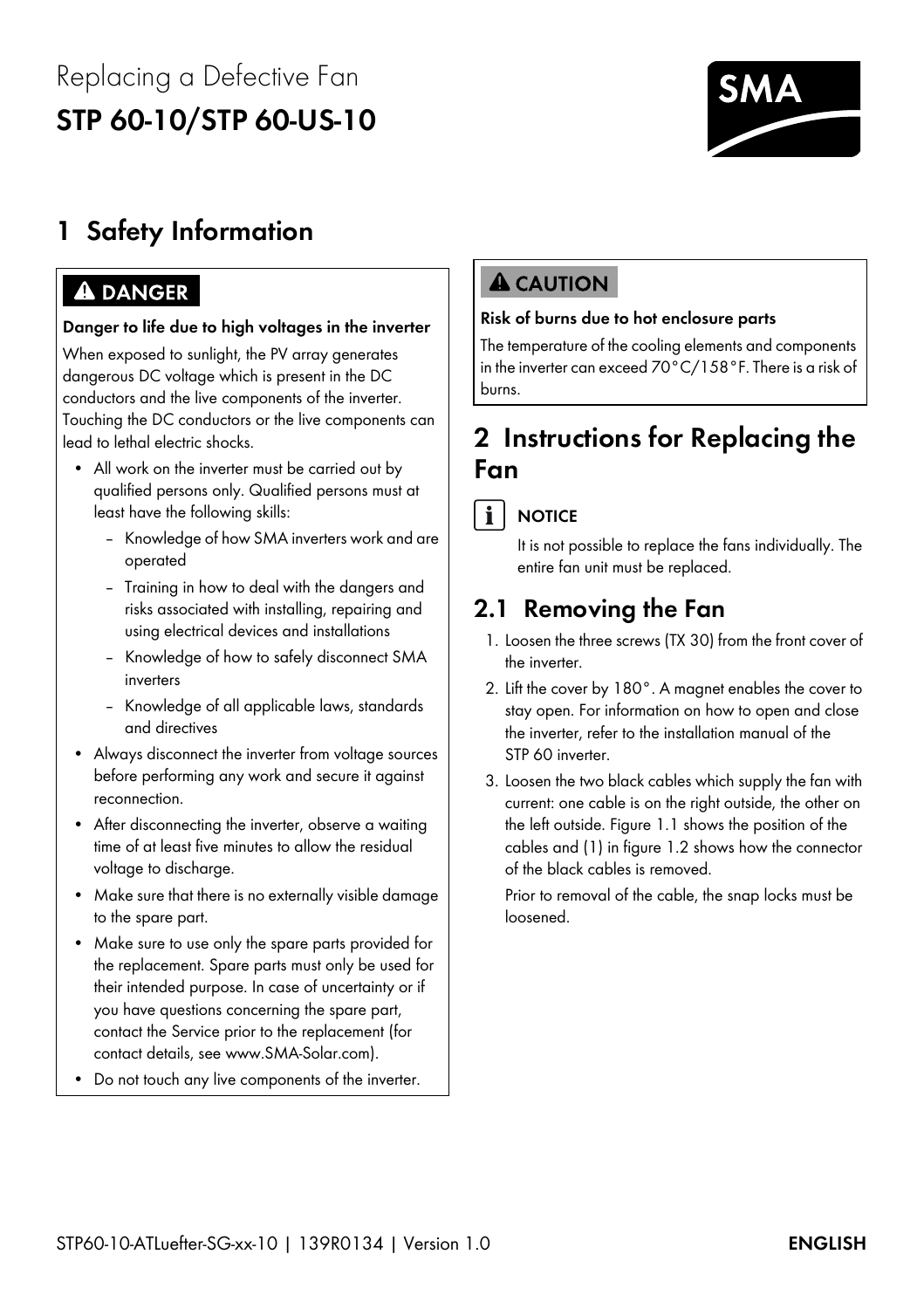

Figure 1.1





4. The fans are located on the bottom of the inverter. Loosen the four screws (TX 20) securing the fan unit. See figure 1.3.



Figure 1.3

5. Take out the fan unit. See (1) and (3) in figure 1.4.



Figure 1.4

# **2.2 Installing the New Fan**

- 1. Insert the two black cables (one cable on each side) through the opening at the bottom of the inverter. See (3) in figure 1.4.
- 2. Insert the new fan unit. See (2) in figure 1.4. Lead the cables in the inside of the inverter while pressing the fan unit in the enclosure. Tighten the four screws (2.5 Nm).
- 3. Make sure the two plugs of both cables snap into place. See figure 1.1 and (2) in figure 1.2.
- 4. Close the front cover of the inverter.
- 5. Tighten the three screws in the front (1.5 Nm).
- 6. Switch on the AC grid via the grid switch and switch on the PV array via the installed PV load-break switch.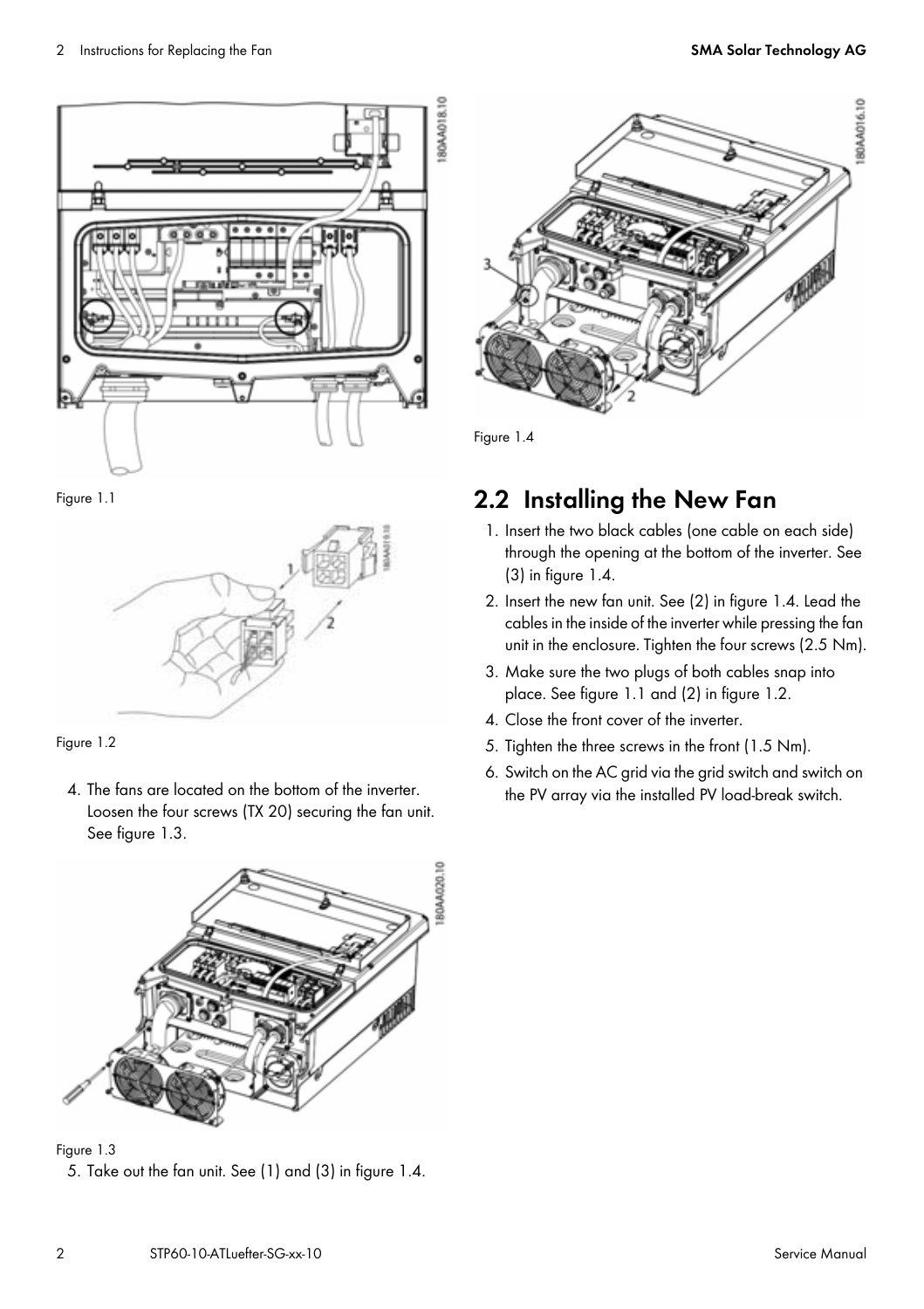# Austausch eines defekten Lüfters **STP 60-10 / STP 60-US-10**



# **1 Sicherheitshinweise**

## **A** GEFAHR

### **Lebensgefahr durch hohe Spannungen im Wechselrichter**

Der PV-Generator erzeugt bei Sonnenlicht gefährliche Gleichspannung, die an den DC-Leitern und spannungsführenden Bauteilen des Wechselrichters anliegt. Das Berühren der DC-Leiter oder der spannungsführenden Bauteile kann lebensgefährliche Stromschläge verursachen.

- Alle Arbeiten am Wechselrichter dürfen ausschließlich von Fachkräften ausgeführt werden. Die Fachkräfte müssen mindestens über folgende Qualifikationen verfügen:
	- Kenntnis über Funktionsweise und Betrieb von SMA Wechselrichtern
	- Schulung im Umgang mit Gefahren und Risiken bei der Installation, Reparatur und Bedienung elektrischer Geräte und Anlagen
	- Sicherer Umgang mit dem Freischalten von SMA Wechselrichtern
	- Kenntnis der einschlägigen Gesetze, Normen und Richtlinien
- Vor allen Arbeiten am Wechselrichter den Wechselrichter immer spannungsfrei schalten und gegen Wiedereinschalten sichern.
- Nach dem Freischalten des Wechselrichters eine Wartezeit von mindestens 5 Minuten einhalten, damit sich die Restspannungen entladen können.
- Sicherstellen, dass das Ersatzteil keine äußerlich sichtbaren Beschädigungen aufweist.
- Sicherstellen, dass für den Austausch ausschließlich Ersatzteile verwendet werden, die dafür vorgesehen sind. Ersatzteile dürfen nur gemäß ihrem Verwendungszweck eingesetzt werden. Bei Unsicherheit oder Fragen zum Ersatzteil wenden Sie sich vor dem Austausch an den Service (Kontaktdaten siehe www.SMA-Solar.com).
- Keine spannungsführenden Bauteile des Wechselrichters berühren.

## **AVORSICHT**

### **Verbrennungsgefahr durch heiße Gehäuseteile**

Die Temperatur der Kühlelemente und Bauteile im Wechselrichter kann 70 °C/158 °F überschreiten. Es besteht Verbrennungsgefahr.

# **2 Anleitung für den Austausch des Lüfters**

### $\mathbf{i}$ **HINWEIS**

Die Lüfter können nicht einzeln ausgetauscht werden, es muss immer die gesamte Lüftereinheit ausgetauscht werden.

## **2.1 Ausbau des Lüfters**

- 1. Die 3 Schrauben (TX 30) an der Frontabdeckung des Wechselrichters lösen.
- 2. Die Abdeckung um 180° anheben. Die Abdeckung wird durch einen Magneten in der geöffneten Position gehalten. Informationen zum Öffnen und Schließen des Wechselrichters finden Sie in der Installationsanleitung des STP 60-Wechselrichters.
- 3. Die zwei schwarzen Kabel lösen, die die Lüfter mit Strom versorgen: 1 rechts außen und 1 links außen. Abbildung 1.1 zeigt die Position der Kabel und (1) in Abbildung 1.2 zeigt, wie die Steckverbindung der schwarzen Kabel abgezogen wird.

Vor dem Entfernen der Kabel ist es wichtig, die Schnappverschlüsse zu lösen.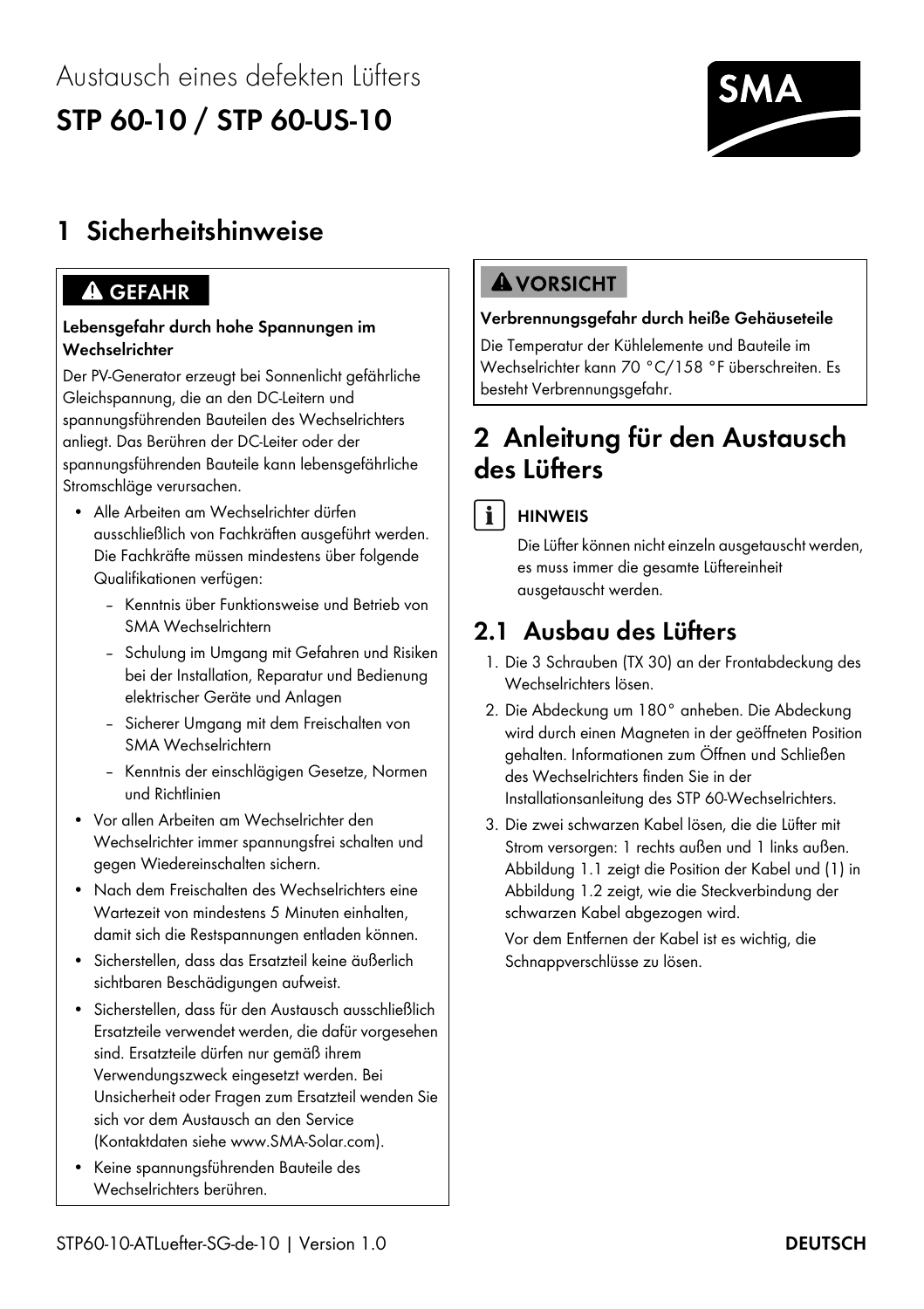

Abbildung 1.1





4. Die Lüfter befinden sich an der Unterseite des Wechselrichters. Die 4 Schrauben (TX 20) lösen, die die Lüftereinheit fixieren. Siehe Abbildung 1.3.



Abbildung 1.3

5. Die Lüftereinheit herausnehmen. Siehe (1) und (3) in Abbildung 1.4.



Abbildung 1.4

## **2.2 Einbau des neuen Lüfters**

- 1. Die zwei schwarzen Kabel durch die Öffnungen an der Unterseite des Wechselrichters führen, jeweils 1 Kabel an jeder Seite. Siehe (3) in Abbildung 1.4.
- 2. Die neue Lüftereinheit einsetzen. Siehe (2) in Abbildung 1.4. Die Kabel in das Innere des Wechselrichters führen und dabei die Lüftereinheit in das Gehäuse drücken. Die 4 Schrauben (2,5 Nm) festziehen.
- 3. Die 2 Stecker der 2 Kabel einrasten lassen. Siehe Abbildung 1.1 und (2) in Abbildung 1.2.
- 4. Die Frontabdeckung des Wechselrichters schließen.
- 5. Die 3 vorderen Schrauben festdrehen (1,5 Nm).
- 6. Das AC-Netz am Netzschalter und den PV-Generator über den eingebauten PV-Trennschalter einschalten.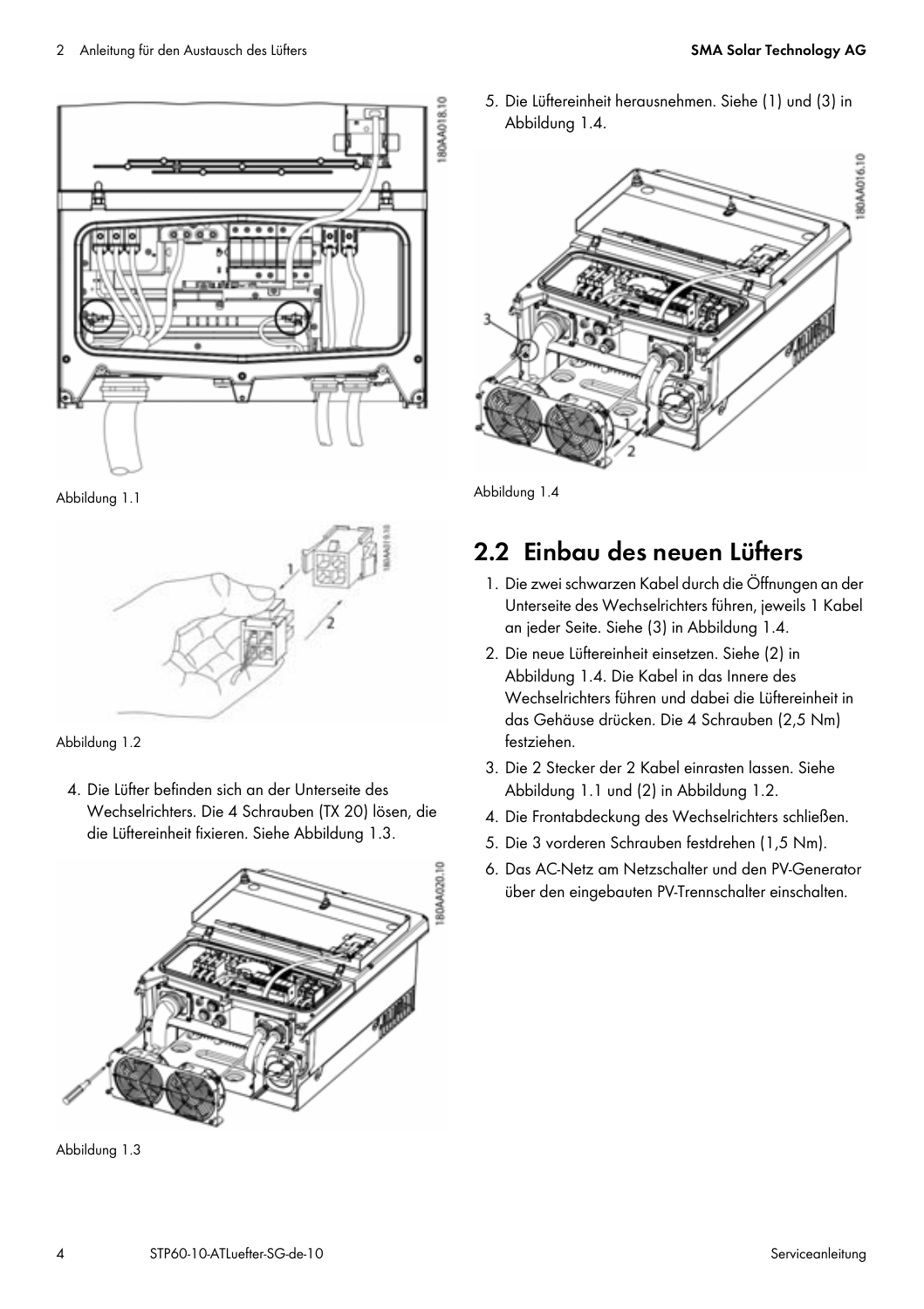# Cómo cambiar un ventilador defectuoso **STP 60-10/STP 60-US-10**



# **1 Indicaciones de seguridad**

## **Peligro de muerte por altas tensiones en el inversor**

Cuando recibe luz solar, el generador fotovoltaico produce una tensión de CC peligrosa presente en los conductores de CC y en los componentes conductores del inversor. El contacto con los conductores de CC o los componentes conductores puede causar descargas eléctricas mortales.

- Todos los trabajos en el inversor deben realizarlos exclusivamente especialistas que han de contar como mínimo con esta cualificación:
	- Conocimientos sobre los procedimientos y el funcionamiento de inversores de SMA
	- Formación sobre la gestión de peligros y riesgos relativos a la instalación, reparación y manejo de equipos eléctricos y plantas
	- Capacidad para desconectar los inversores de SMA de la tensión de manera segura
	- Conocimiento de las leyes, normativas y directivas aplicables
- Antes de efectuar cualquier trabajo en el inversor, desconéctelo siempre de la tensión y asegúrelo contra la reconexión.
- Una vez desconectado el inversor, espere como mínimo 5 minutos para que las tensiones residuales puedan descargarse.
- Asegúrese de que la pieza de repuesto no presente daños externos visibles.
- Asegúrese de que solo se usen las piezas previstas para como repuesto. Las piezas de repuesto solo deberán emplearse para su uso previsto. Si tiene cualquier duda sobre las piezas de repuesto, póngase en contacto con nuestro servicio técnico (en www.SMA-Solar.com encontrará los datos de contacto).
- No toque ningún componente bajo tensión del inversor.

# **1 A** ATENCIÓN

### **Peligro de quemaduras por contacto con las partes calientes de la carcasa**

La temperatura de los elementos refrigerantes y piezas del inversor puede superar los 70 °C/158 °F. Existe peligro de quemaduras.

## **2 Instrucciones para cambiar el ventilador**

## $\mathbf{i}$

## **INDICACIÓN**

Los ventiladores tienen que cambiarse siempre juntos reemplazando el dispositivo completo.

## **2.1 Desmontaje del ventilador**

- 1. Suelte los tres tornillos (TX 30) que están en la cubierta delantera del inversor.
- 2. Levanta la cubierta en 180°. La cubierta se sujeta con un imán en la posición abierta. Encontrará más información sobre cómo abrir y cerrar el inversor en las instrucciones de instalación del STP 60.
- 3. Suelte los dos cables negros externos que suministran corriente al ventilador: uno a la derecha y otro a la izquierda. La imagen 1.1 muestra la posición del cable y la posición (1) de la imagen 1.2 muestra cómo retirar el conectador de enchufe de los cables negros.

Antes de retirar los cables debe soltar los cierres a presión.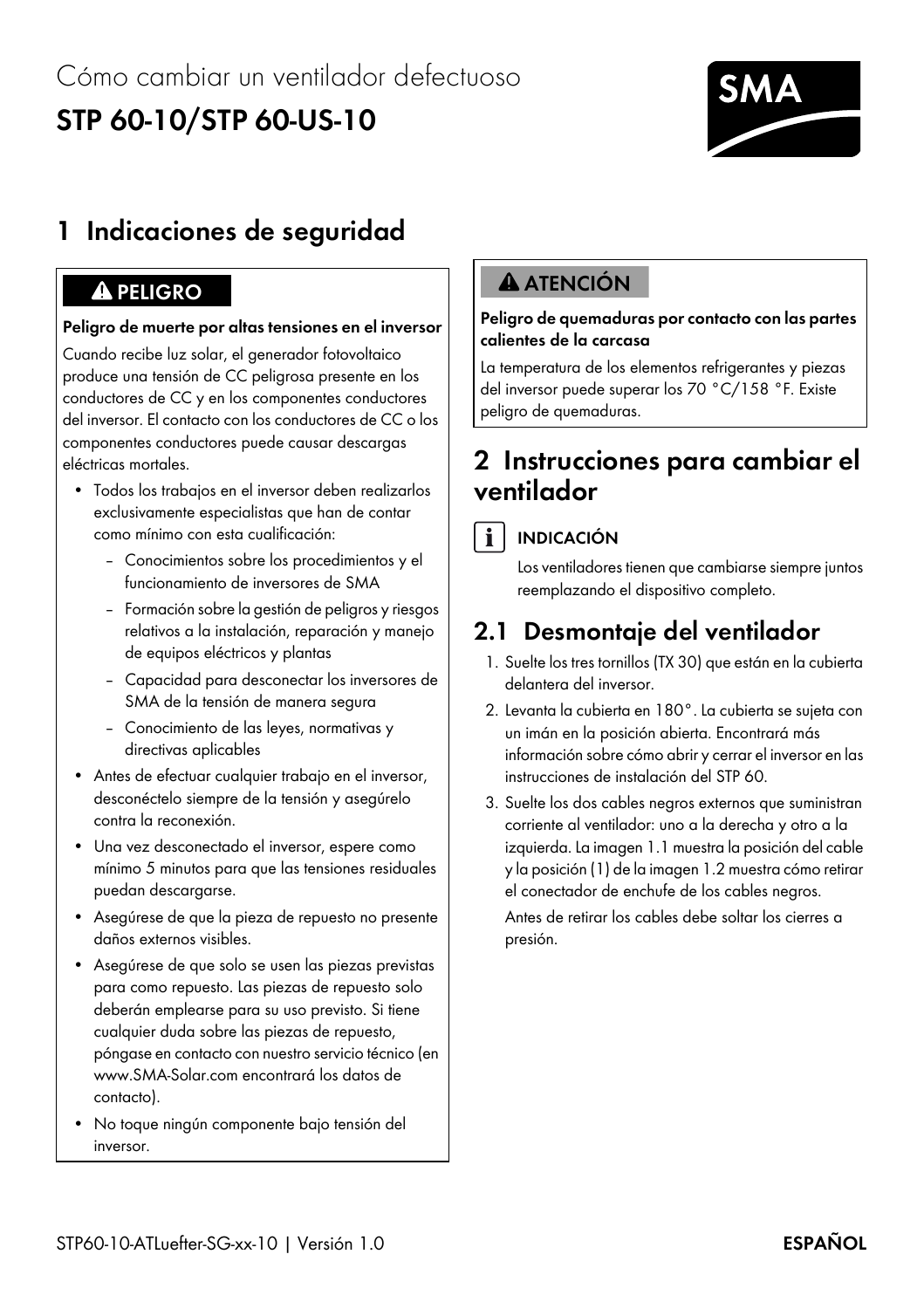

Imagen 1.1





4. Los ventiladores están en la parte inferior del inversor. Suelte los cuatro tornillos (TX 20) que sujetan el dispositivo de ventilación. Consulte la imagen 1.3



Imagen 1.3

5. Retire el dispositivo de ventilación. Consulte las posiciones (1) y (3) de la imagen 1.4.

80AA016.10

Imagen 1.4

# **2.2 Montaje del nuevo ventilador**

- 1. Introduzca los dos cables negros por las aperturas de la parte inferior del inversor: un cable por cada lado. Consulte la posición (3) en la imagen 1.4.
- 2. Monte el dispositivo nuevo de ventilación. Consulte la posición (2) en la imagen 1.4. Introduzca el cable por dentro del inversor y presione el dispositivo del ventilador hacia dentro de la carcasa. Ajuste los cuatro tornillos (2,5 Nm).
- 3. Deje que los conectores de los dos cables encajen. Consulte la imagen 1.1 y la posición (2) de la imagen 1.2.
- 4. Cierre la cubierta delantera del inversor.
- 5. Apriete los tres tornillos delanteros (1,5 Nm).
- 6. Conecte la red de CA del interruptor de corriente y el generador fotovoltaico por medio del interruptor-seccionador fotovoltaico integrado.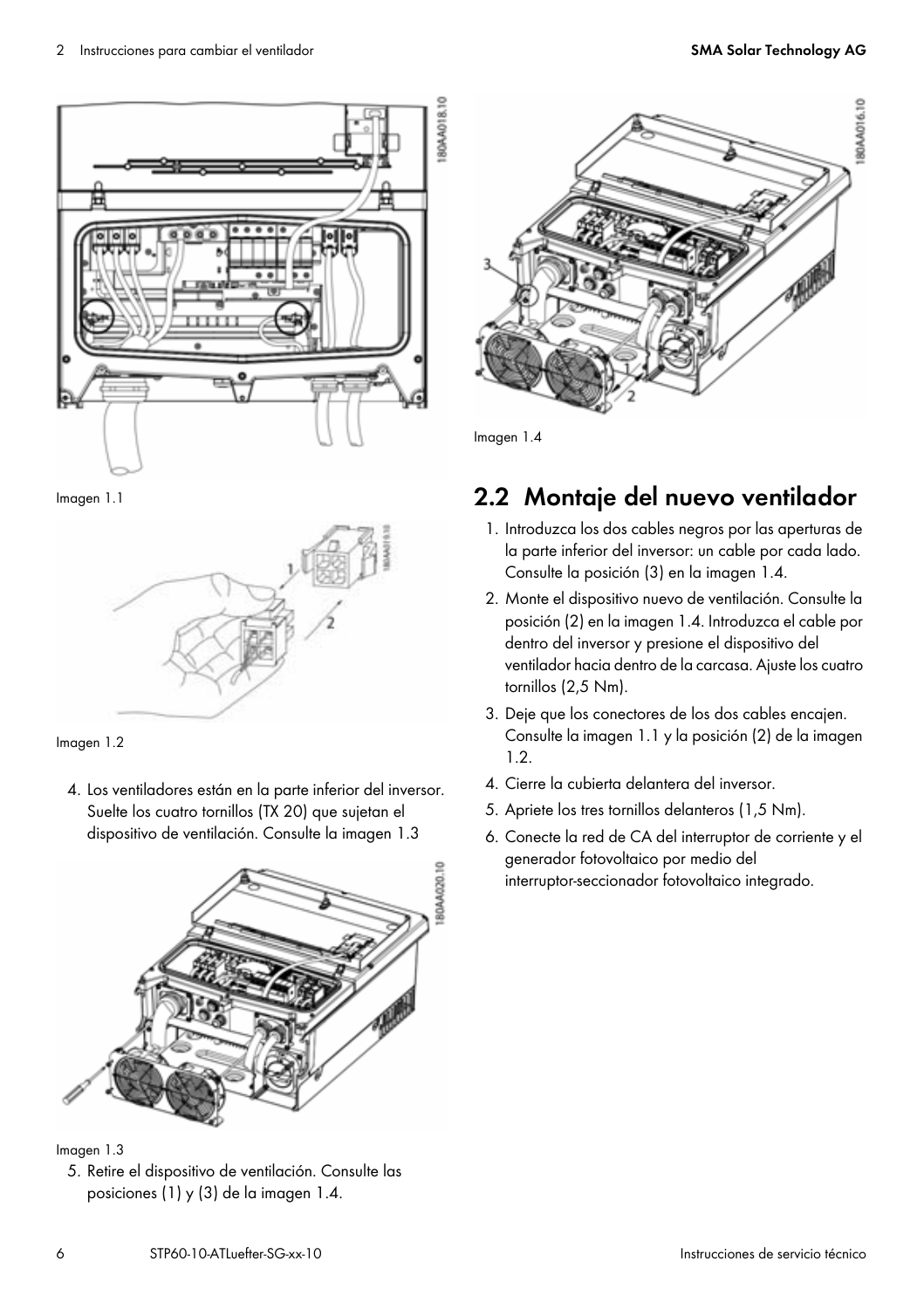# **STP 60-10/STP 60-US-10**



# **1 Consignes de sécurité**

### **Danger de mort dû à de hautes tensions dans l'onduleur**

En cas d'ensoleillement, le générateur photovoltaïque produit une tension continue dangereuse dans les conducteurs DC et les composants conducteurs de tension dans l'onduleur. Le contact avec les conducteurs DC ou composants conducteurs peut entraîner des chocs électriques susceptibles d'entraîner la mort.

- Tous les travaux sur l'onduleur doivent être réalisés exclusivement par un personnel qualifié. Le personnel qualifié doit posséder au moins les qualifications suivantes :
	- Connaissances relatives au fonctionnement et à l'exploitation d'un onduleur SMA
	- Formation au comportement à adopter face aux dangers et risques encourus lors de l'installation, la réparation et la manipulation d'appareils et installations électriques
	- Maîtrise de la mise hors tension des onduleurs SMA
	- Connaissance des lois, normes et directives pertinentes
- Avant toute intervention sur l'onduleur, mettez l'onduleur hors tension et sécurisez-le contre toute remise en marche.
- Après la déconnexion de l'onduleur, attendez au moins cinq minutes jusqu'à ce que les tensions résiduelles soient complètement déchargées.
- Assurez-vous que la pièce de rechange ne présente aucun dommage extérieur visible.
- Assurez-vous que les pièces de rechange utilisé sont prévue pour l'échange. Les pièces de rechange ne doivent être utilisées qu'à des fins d'utilisation conforme. En cas de doute ou si vous avez des questions concernant la pièce de rechange, contactez le service technique avant de remplacer le composant affecté (pour les coordonnées, voir www.SMA-Solar.com).
- Ne touchez pas aux composants conducteurs de tension dans l'onduleur.

# **A DANGER THE SERVE A ATTENTION**

### **Risque de brûlure au contact de composants chauds du boîtier**

La température des éléments froids et autres composants à l'intérieur de l'onduleur peut atteindre 70 °C/158 °F et plus. Il existe un risque de brûlure.

# **2 Instructions pour le remplacement du ventilateur**

### $\mathbf{i}$ **REMARQUE**

Les ventilateurs ne peuvent pas être remplacés séparément. Il faut toujours remplacer l'unité de ventilateur.

# **2.1 Démontage du ventilateur**

- 1. Dévissez les trois vis (TX 30) du couvercle frontal de l'onduleur.
- 2. Ouvrez et rabattez le couvercle en arrière. Le couvercle est maintenu dans la position ouverte par un aimant. Vous trouverez des informations sur l'ouverture et la fermeture de l'onduleur dans les instructions d'installation de l'onduleur STP 60.
- 3. Dévissez les deux câbles noirs alimentant les ventilateurs en électricité (un câble à droite et un câble à gauche). Figure 1.1 indique la position du câble et (1) dans la figure 1.2 indique le détachement du connecteur des câbles noirs.

Il est important d'ouvrir la fermeture à ressort avant d'enlever le câble.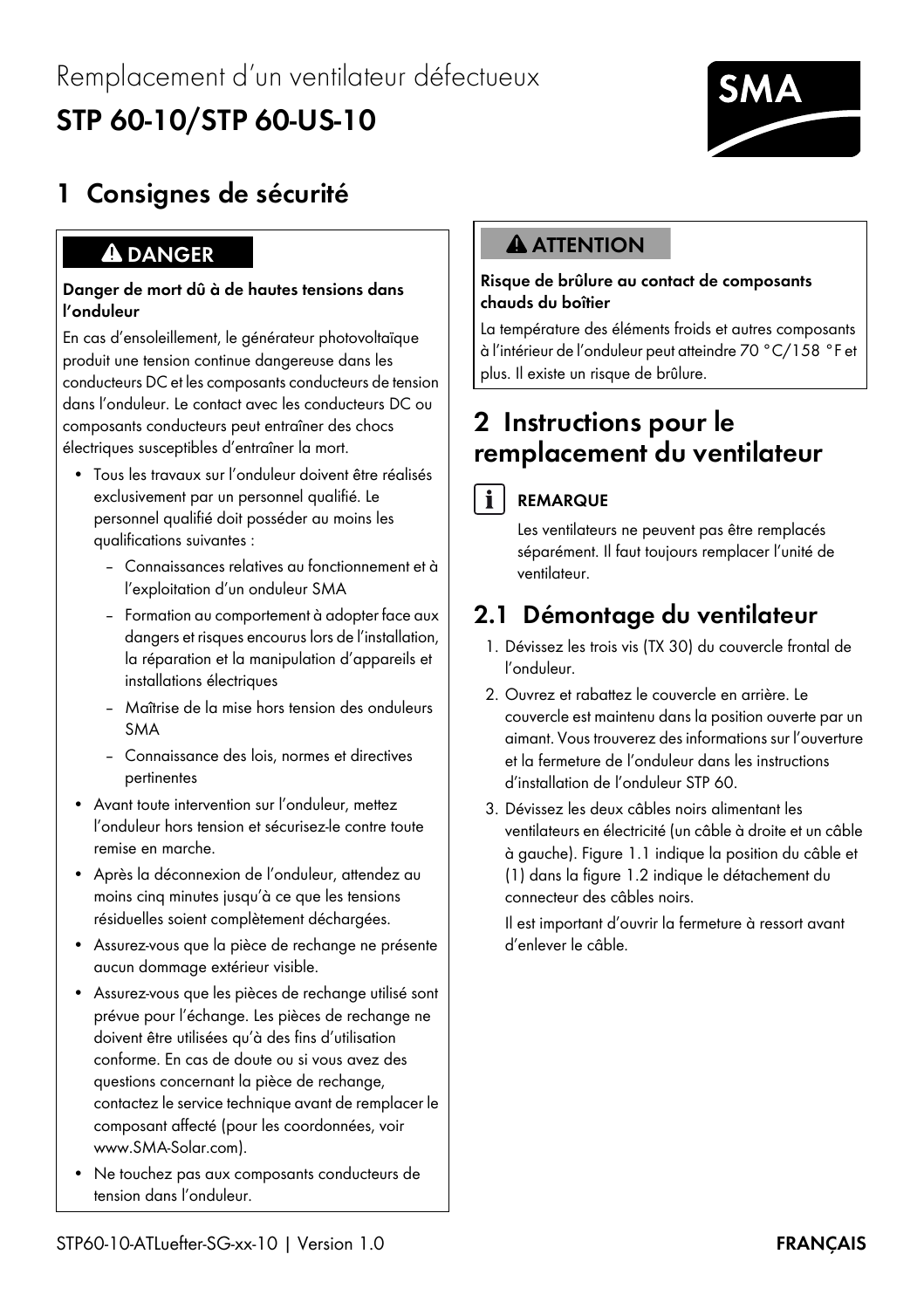

Figure 1.1





4. Le ventilateur est situé sur la partie inférieure de l'onduleur. Dévissez les quatre vis (TX 20) fixées l'unité de ventilateur. Voir figure 1.3



Figure 1.3

5. Retirez l'unité de ventilateur. Voir (1) et (3) dans la figure 1.4.

80AA016.10

Figure 1.4

## **2.2 Montage du nouveau ventilateur**

- 1. Guidez les deux câbles noirs dans les ouvertures de la partie inférieur de l'onduleur (un câble à chaque côté). Voir (3) dans la figure 1.4.
- 2. Insérez l'unité de ventilateur nouveau. Voir (2) dans la figure 1.4. Guidez les câbles dans l'intérieur de l'onduleur et poussez l'unité de ventilateur dans le boîtier. Serrez les quatre vis (couple de serrage : 2,5 Nm).
- 3. Enfichez les deux fiches des deux câbles jusqu'à ce qu'ils s'enclenchent. Voir figure 1.1 et (2) dans la figure 1.2.
- 4. Fermez le couvercle frontal de l'onduleur.
- 5. Vissez fermement les trois vis avant (couple de serrage : 1,5 Nm).
- 6. Raccordez le réseau AC via le disjoncteur de branchement et le générateur photovoltaïque via le sectionneur photovoltaïque intégré.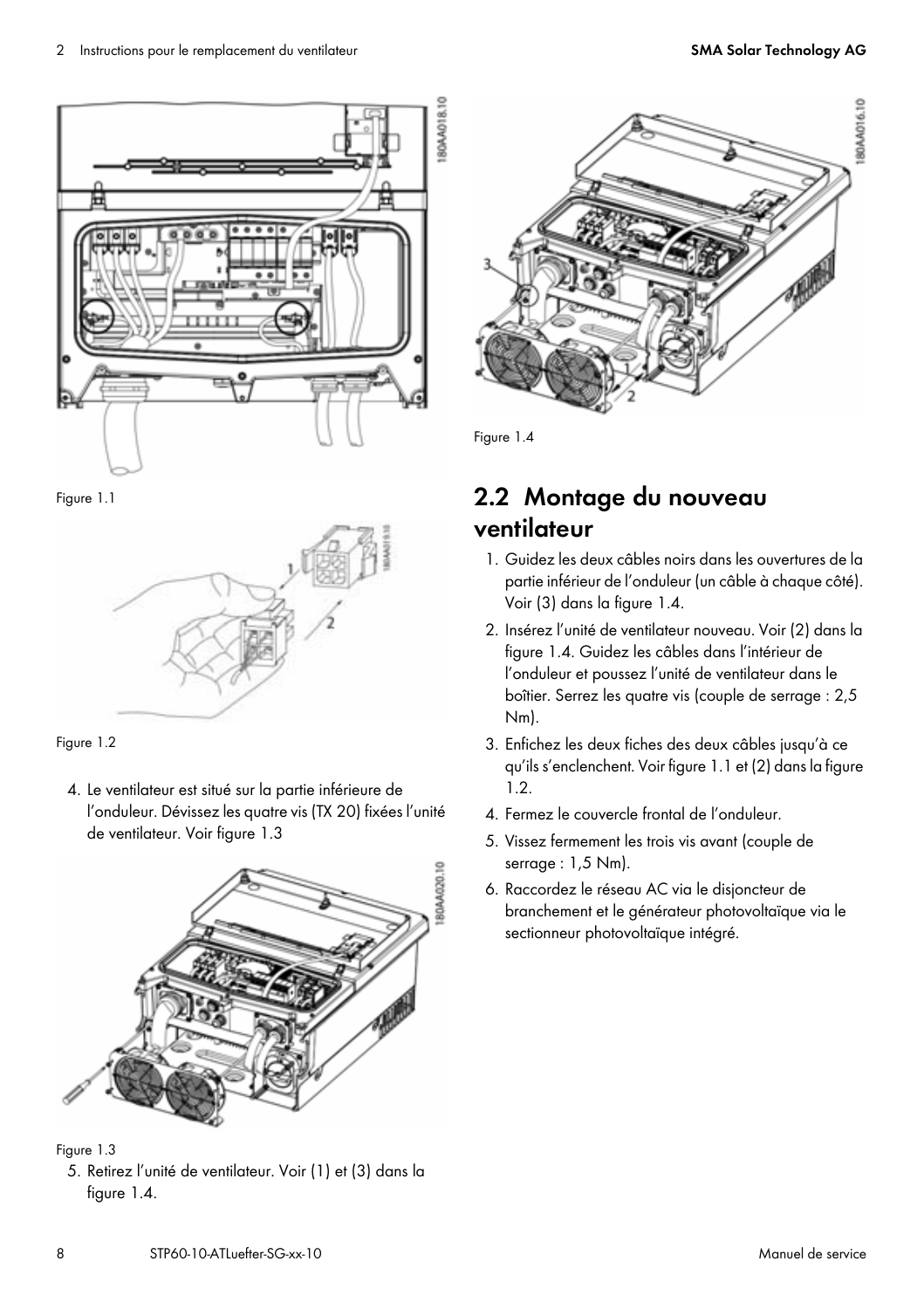# Sostituzione di una ventola guasta **STP 60-10/STP 60-US-10**



# **1 Avvertenze di sicurezza**

### **Pericolo di morte per alta tensione nell'inverter**

In presenza di luce solare, il generatore fotovoltaico produce una pericolosa tensione CC sui conduttori CC e sui componenti sotto tensione dell'inverter. Il contatto con conduttori CC o componenti sotto tensione comporta il pericolo di morte per folgorazione.

- Tutti i lavori sull'inverter devono essere eseguiti esclusivamente da tecnici specializzati, che devono disporre almeno delle seguenti qualifiche:
	- Nozioni su funzionamento e uso degli inverter SMA
	- Corso di formazione su pericoli e rischi durante l'installazione, la riparazione e l'uso di apparecchi e impianti elettrici
	- Dimestichezza nel disinserimento degli inverter SMA
	- Conoscenza di leggi, norme e direttive in materia
- Prima di effettuare qualsiasi intervento sull'inverter, disinserirlo e assicurarlo contro la riaccensione accidentale.
- Una volta disinserito l'inverter, attendere almeno 5 minuti affinché si scarichino le tensioni residue.
- Verificare che il pezzo di ricambio non presenti danneggiamenti esterni visibili.
- Accertarsi che per la sostituzione vengano impiegati solo i pezzi di ricambio appositamente previsti. I pezzi di ricambio possono essere utilizzati solo nel rispetto della loro destinazione d'uso. In caso di dubbi o domande su un pezzo di ricambio, rivolgersi al Servizio di assistenza tecnica SMA (per i dati di contatto consultare il sito www.SMA-Solar.com) prima di effettuare la sostituzione.
- Non toccare i componenti sotto tensione dell'inverter.

# **1 A** PERICOLO **1999**

### **Pericolo di ustioni per contatto con parti surriscaldate dell'involucro**

La temperatura dei dissipatori e dei componenti interni dell'inverter può superare i 70 °C / 158 °F. Sussiste il pericolo di ustioni.

## **2 Istruzioni per la sostituzione della ventola**



Le ventole non possono essere sostituite singolarmente: bisogna cambiare sempre l'intero gruppo.

# **2.1 Smontaggio della ventola**

- 1. Rimuovere le 3 viti (TX 30) sulla copertura frontale dell'inverter.
- 2. Ruotare di 180 °C la copertura, che viene mantenuta in posizione aperta da un magnete. Ulteriori informazioni su apertura e chiusura dell'inverter sono riportate nelle istruzioni per l'installazione dell'inverter STP 60.
- 3. Staccare i 2 cavi neri dell'alimentazione di corrente della ventola posti esternamente 1 a destra e 1 a sinistra. La figura 1.1 mostra la posizione dei cavi e il punto (1) nella figura 1.2 indica come estrarre il terminale del cavo nero.

Prima di rimuovere il cavo è importante sganciare le chiusure di sicurezza.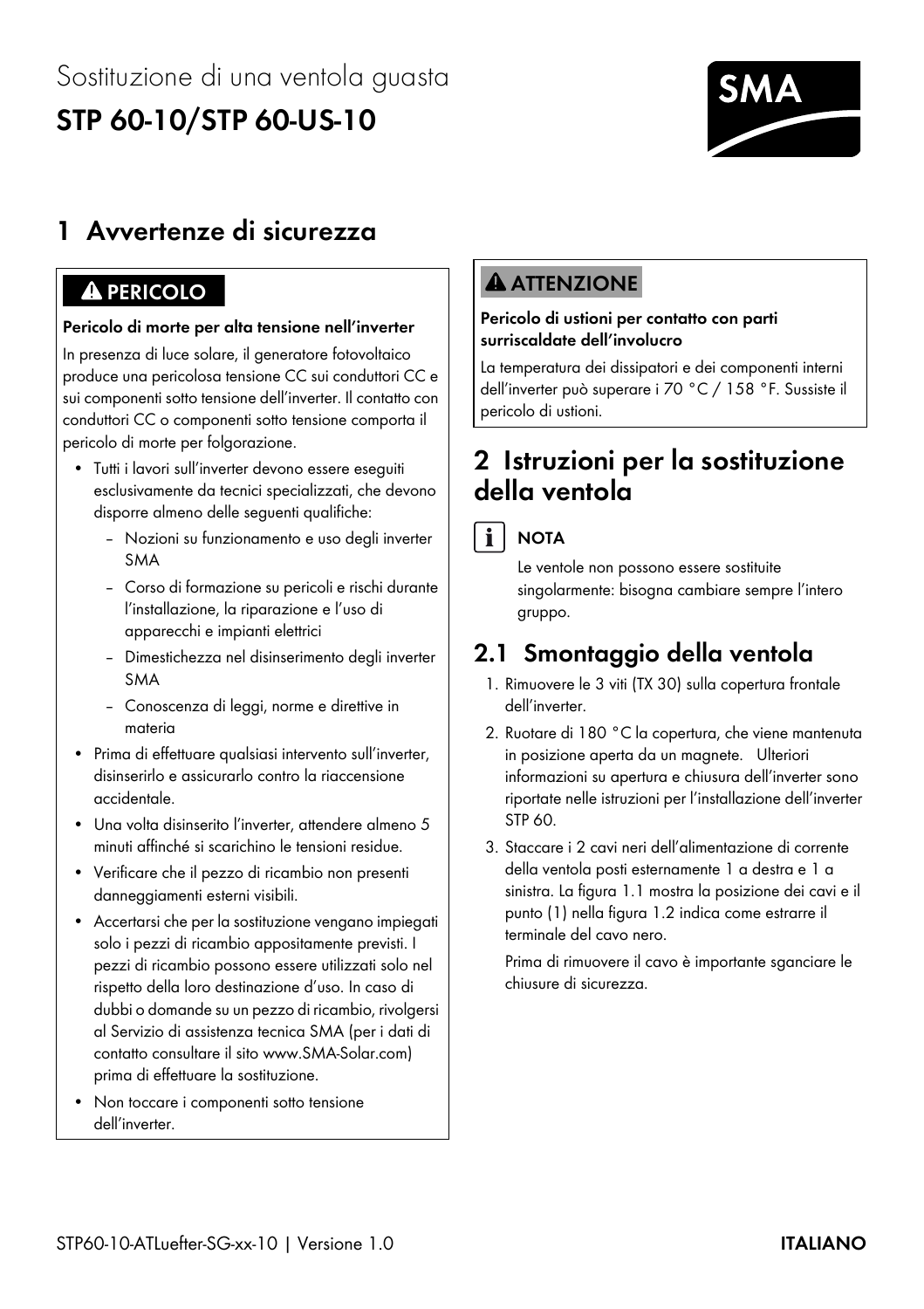

Figura 1.1



Figura 1.2

4. Le ventole si trovano sul lato inferiore dell'inverter. Staccare le 4 viti (TX 20) che fissano il gruppo ventola. V. figura 1.3.



Figura 1.3

5. Estrarre il gruppo ventola. V. i punti (1) e (3) nella figura 1.4.

80AA016.10

Figura 1.4

# **2.2 Montaggio della nuova ventola**

- 1. Inserire i 2 cavi neri nelle aperture sul fondo dell'inverter facendo passare 1 cavo su ciascun lato. V. il punto (3) nella figura 1.4.
- 2. Inserire il nuovo gruppo ventola. V. il punto (2) nella figura 1.4. Far passare il cavo all'interno dell'inverter premendo il gruppo ventola dentro all'involucro. Serrare le 4 viti (2,5 Nm).
- 3. Inserire i 2 connettori a spina dei 2 cavi finché non si sente uno scatto. V. figura 1.1 e il punto (2) nella figura 1.2.
- 4. Chiudere la copertura frontale dell'inverter.
- 5. Serrare le 3 viti anteriori (1,5 Nm).
- 6. Attivare la rete CA mediante l'interruttore di rete e il generatore fotovoltaico tramite il sezionatore FV integrato.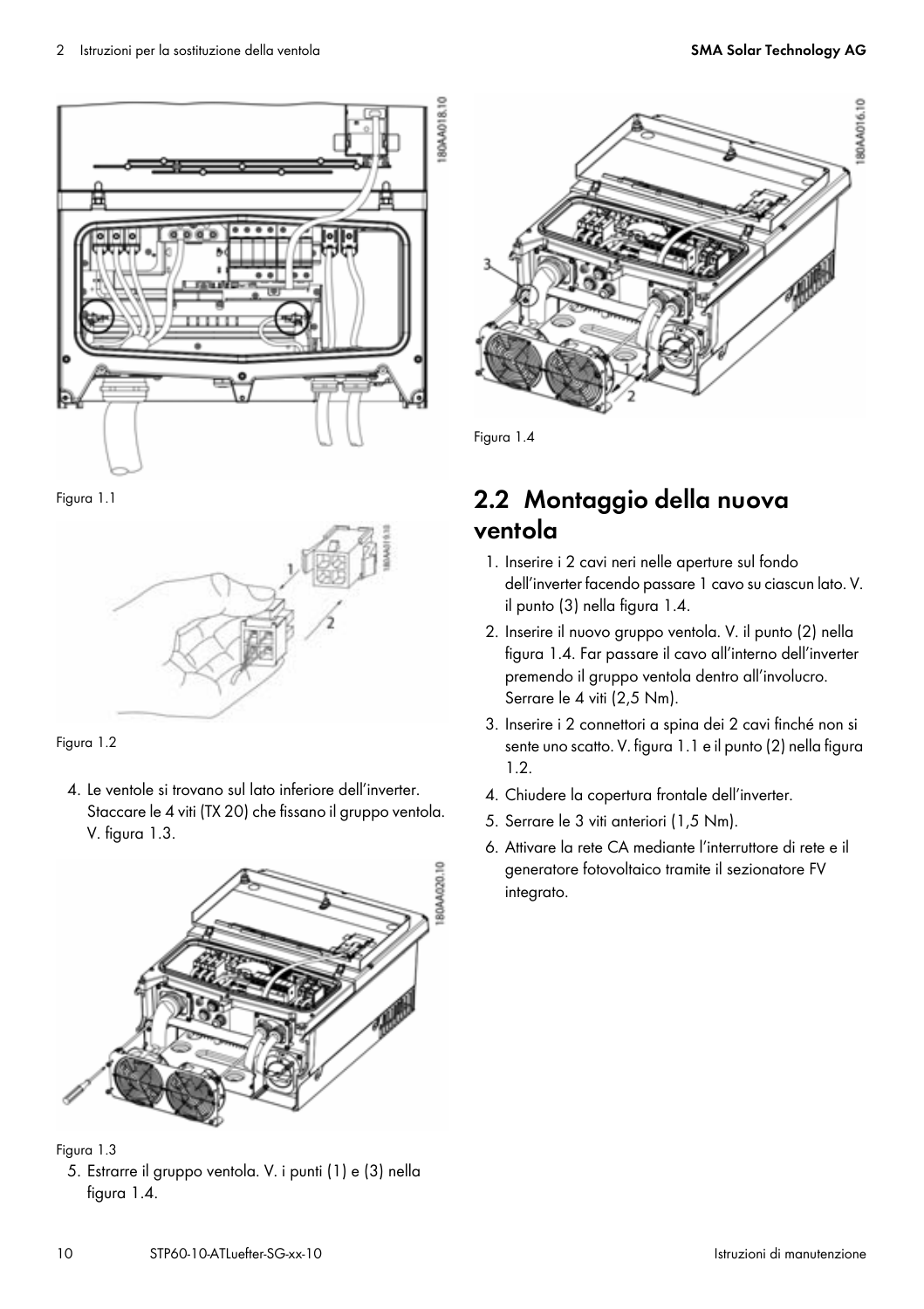# **1 Wskazówki dotyczące bezpieczeństwa**

# **A** NIEBEZPIECZEŃSTWO **12580 A** OSTROŻNIE

### **Zagrożenie życia wskutek występowania w falowniku wysokiego napięcia**

Generator fotowoltaiczny generuje pod wpływem światła słonecznego niebezpieczne napięcie stałe, które występuje na przewodach DC lub innych elementach falownika będących pod napięciem. Dotknięcie przewodów DC lub elementów znajdujących się pod napięciem może spowodować niebezpieczne dla życia porażenie prądem elektrycznym.

- Wszystkie prace przy falowniku mogą wykonywać wyłącznie odpowiedni specjaliści. Specjaliści muszą posiadać przynajmniej następujące kwalifikacje:
	- Znajomość zasady działania oraz eksploatacji falowników firmy SMA
	- Odbyte szkolenie w zakresie niebezpieczeństw i zagrożeń mogących wystąpić podczas montażu, napraw i obsługi urządzeń i instalacji elektrycznych
	- Ugruntowana wiedza w zakresie wyłączania falowników firmy SMA spod napięcia
	- Znajomość odnośnych przepisów, norm i dyrektyw
- Przed wykonywaniem jakichkolwiek prac przy falowniku należy odłączyć go spod napięcia i zabezpieczyć przed ponownym włączeniem.
- Po odłączeniu falownika spod napięcia należy odczekać przynajmniej 5 minut, aby mogło się rozładować napięcie resztkowe.
- Należy sprawdzić, czy część zamienna nie posiada widocznych uszkodzeń zewnętrznych.
- Podczas wymiany urządzenia należy stosować wyłącznie części zamienne przewidziane do tego celu. Części zamienne wolno używać tylko w sposób zgodny z ich przeznaczeniem. W przypadku posiadania wątpliwości lub pytań dotyczących części zamiennej, przed jej wymianą należy skontaktować się z serwisem (dane kontaktowe podane na pod adresem www.SMA-Solar.com).
- Nie wolno dotykać elementów falownika będących pod napięciem.



### **Niebezpieczeństwo poparzenia się o gorące elementy obudowy**

Temperatura radiatora oraz podzespołów może przekroczyć 70 °C. Występuje niebezpieczeństwo poparzenia się.

# **2 Instrukcja wymiany wentylatora**

## $\mathbf{i}$

## **WSKAZÓWKA**

Samego wentylatora nie można wymienić. Należy zawsze wymieniać cały zespół wentylatora.

# **2.1 Demontaż wentylatora**

- 1. Odkręcić 3 wkręty (TX 30) w przedniej pokrywie falownika.
- 2. Obrócić pokrywę o 180°. Pokrywa będzie przytrzymywana w położeniu otwartym za pomocą magnesu. Informacje dotyczące otwierania i zamykania falownika znajdują się w instrukcji instalacji falownika STP 60.
- 3. Odkręcić dwa czarne przewody 1 z lewej i 1 z prawej strony, które zasilają wentylator energią elektryczną. Na rysunku 1.1 przedstawione jest położenie przewodów, a strzałka (1) na rysunku 1.2 wskazuje kierunek rozłączania wtyków na czarnych przewodach.

Przed odłączeniem przewodów należy odblokować zatrzaski.